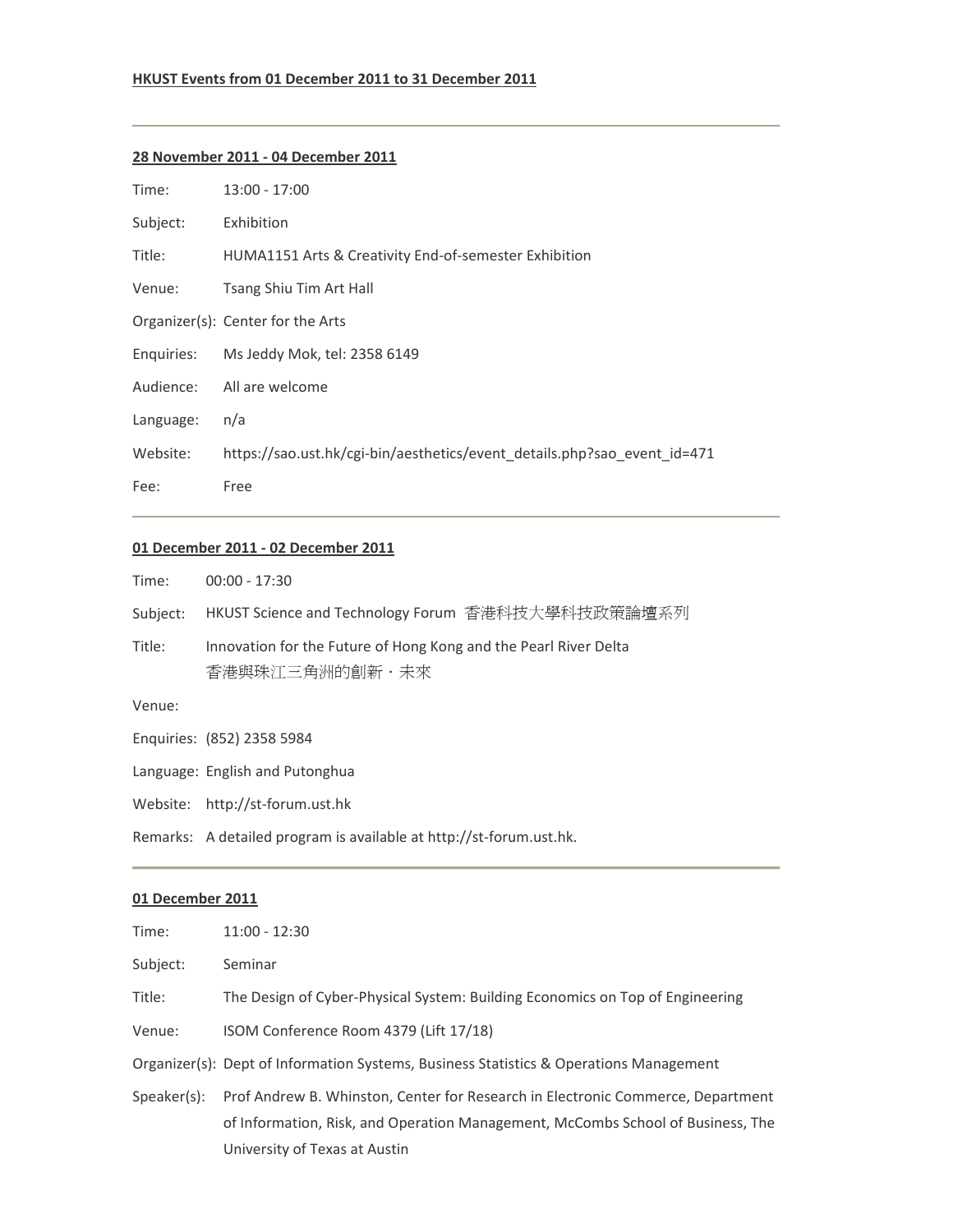| Rolinda(email: imrtam@ust.hk)                                         |
|-----------------------------------------------------------------------|
| All interested are welcome                                            |
| English                                                               |
| http://www.bm.ust.hk/~ismt/seminars/AndrewWhinston Seminar 1Dec11.pdf |
| Free                                                                  |
|                                                                       |

| Time:          | $14:30 - 16:00$                                                                   |
|----------------|-----------------------------------------------------------------------------------|
| Subject:       | Seminar                                                                           |
| Title:         | The Quest for Content: How User Generated Links Can Facilitate Online Exploration |
| Venue:         | ISOM Conference Room 4379 (Lift 17/18)                                            |
| Organizer(s):  | Dept of Information Systems, Business Statistics & Operations Management          |
| $Speaker(s)$ : | Professor Gal Oestreicher-Singer, Tel Aviv University                             |
| Enquiries:     | Rolinda, email: imrtam@ust.hk                                                     |
| Audience:      | All interested are welcome                                                        |
| Language:      | English                                                                           |
| Website:       | http://www.bm.ust.hk/~ismt/seminars/GalOestreicher-Singer Seminar 01Dec11.pdf     |
| Fee:           | Free                                                                              |

| Time:       | $16:30 - 18:00$                                                                 |
|-------------|---------------------------------------------------------------------------------|
| Subject:    | IAS Distinguished Lecture 傑出學人講座                                                |
| Title:      | Airborne Nanoparticles                                                          |
| Venue:      | Mr and Mrs Lee Siu Lun Lecture Theater (LT - K), HKUST<br>香港科技大學 李兆麟伉儷演講廳(LT-K) |
|             | Organizer(s): Institute for Advanced Study 高等研究院                                |
|             | Supported by the Postgraduate Students Conference / Seminar Grant of the        |
|             | Research Grants Council, Hong Kong                                              |
|             | 香港研究資助局研究生會議/研討會補助金提供資助                                                         |
| Speaker(s): | Prof Richard Flagan, California Institute of Technology                         |
| Enquiries:  | Institute for Advanced Study [ias@ust.hk / 2358-5912]                           |
| Language:   | English                                                                         |
| Website:    | ias.ust.hk                                                                      |
| Fee:        | Free                                                                            |
|             |                                                                                 |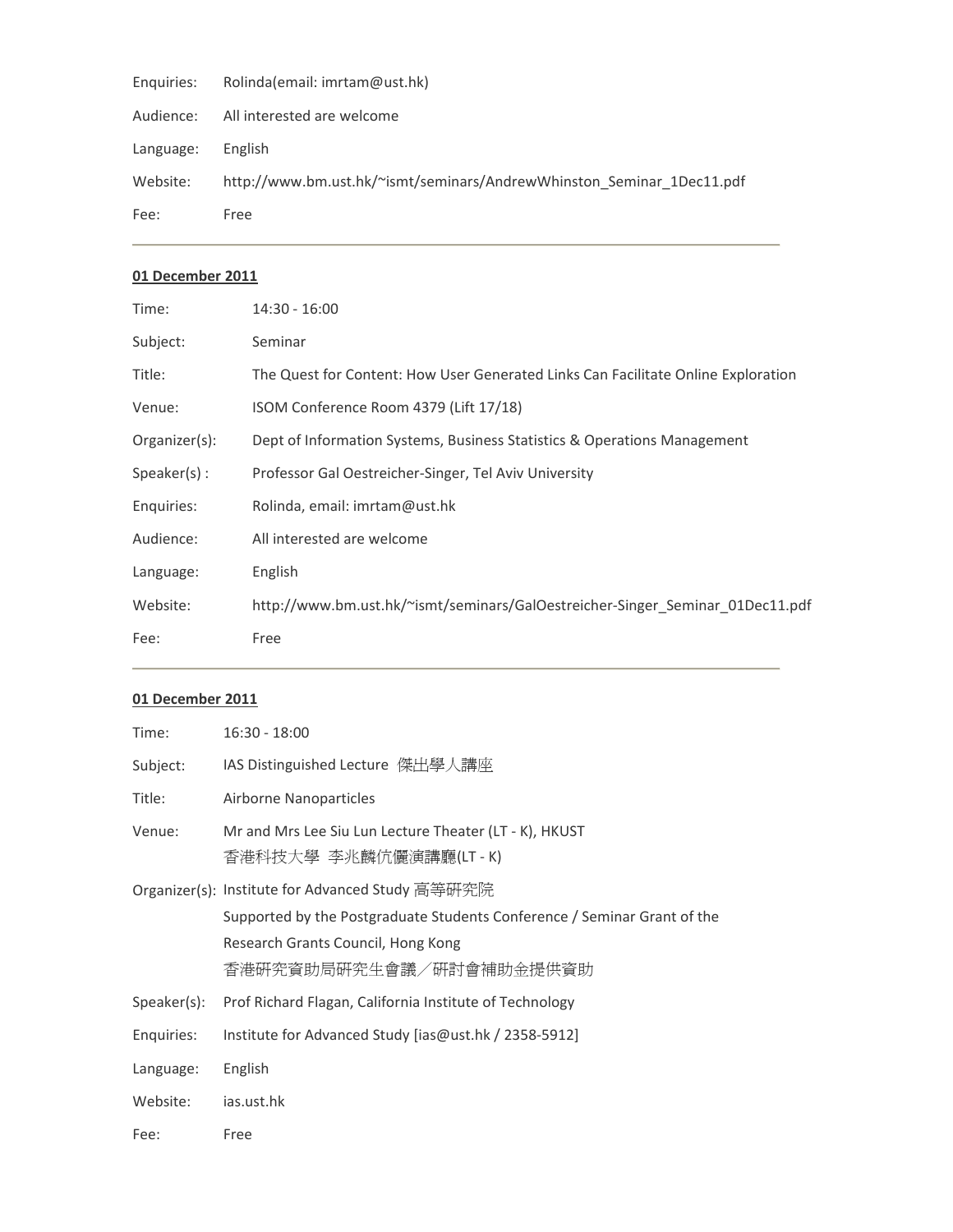| Time:      | $18:30 - 20:00$                                        |
|------------|--------------------------------------------------------|
| Subject:   | <b>FYS Seminar</b>                                     |
| Title:     | Live and Learn on a Cultually Diverse Campus           |
| Venue:     | Leung Yat Sing Lecture Theater (LT - F)                |
|            | Organizer(s): Global Student Office                    |
|            | Speaker(s): Prof Pascale Fung and Prof Paul Forster    |
| Enquiries: | Global Student Office Tel: 2358 8442 Email: gso@ust.hk |
| Audience:  | All Students                                           |
| Language:  | English                                                |
| Website:   | http://gso.ust.hk                                      |
| Fee:       | Free                                                   |

# **02 December 2011**

| Time:      | $03:00 - 04:20$                                                                   |
|------------|-----------------------------------------------------------------------------------|
| Subject:   | Lecture                                                                           |
| Title:     | Humanities Lecture: Introducing the Stringed Instruments of the Chinese Orchestra |
| Venue:     | Padma and Hari Harilela Lecture Theater (LT-C)                                    |
|            | Organizer(s): Division of Humanities                                              |
|            | Speaker(s): Ms. Chongxue ZHANG                                                    |
| Enquiries: | Ada, HUMA, Tel: 2358 7786                                                         |
| Language:  | Mandarin / English                                                                |
| Fee:       | Free                                                                              |
|            |                                                                                   |

| Time:       | $04:30 - 05:30$                                                                                                         |
|-------------|-------------------------------------------------------------------------------------------------------------------------|
| Subject:    | Seminar                                                                                                                 |
| Title:      | Humanities Seminar: "Conceptual History, Translation, and the Chinese Sattelzeit"                                       |
| Venue:      | Room 3362, Academic Building (Lifts Nos. 13-15), The Hong Kong University of Science<br>and Technology, Clear Water Bay |
|             | Organizer(s): Division of Humanities                                                                                    |
| Speaker(s): | Dr. Sinkwan CHENG                                                                                                       |
| Enquiries:  | Miss Yip, HUMA,tel: 2358-7786                                                                                           |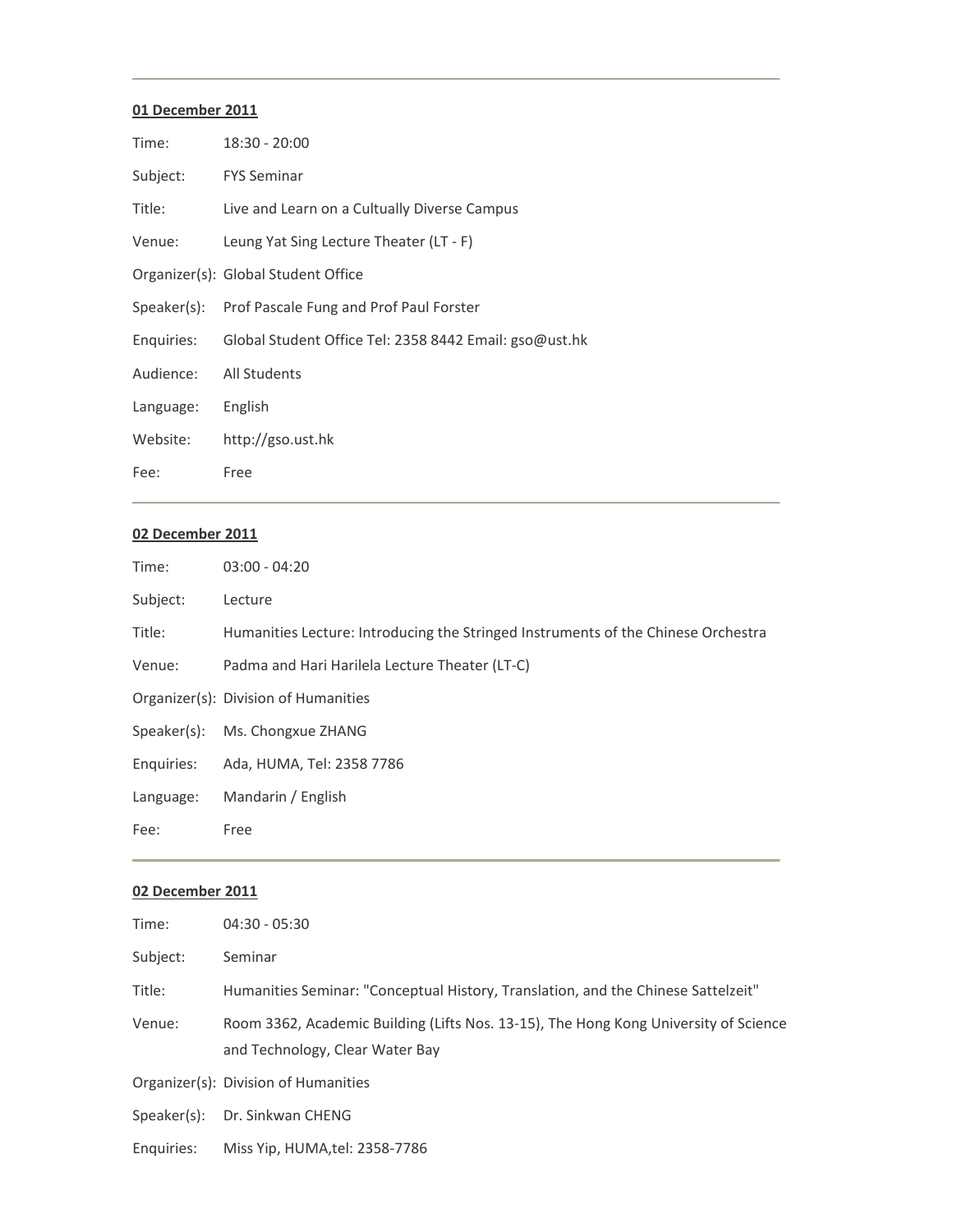Language: English

Fee: Free

# **02 December 2011**

| Time:       | $13:45 - 14:45$                                                                                                   |
|-------------|-------------------------------------------------------------------------------------------------------------------|
| Subject:    | Seminar                                                                                                           |
| Title:      | The Provision and Impact of Trade Credit in Supply Chains with Imbalanced<br>Bargaining Power: An Empirical Study |
| Venue:      | Conference Room 2397 (near Dept of Finance, L17/18)                                                               |
|             | Organizer(s): Dept of Information Systems, Business Statistics & Operations Management                            |
| Speaker(s): | Dr. Hsiao-Hui Lee, School of Business, University of Hong Kong                                                    |
| Enquiries:  | Rolinda(email: imrtam@ust.hk)                                                                                     |
| Audience:   | All interested are welcome                                                                                        |
| Language:   | English                                                                                                           |
| Website:    | http://www.bm.ust.hk/~ismt/seminars/Hsiao-HuiLee Seminar 2Dec11.pdf                                               |
| Fee:        | Free                                                                                                              |

# **03 December 2011**

| Time:      | $14:00 - 16:00$                                                                                                                                             |
|------------|-------------------------------------------------------------------------------------------------------------------------------------------------------------|
| Subject:   | Seminar                                                                                                                                                     |
| Title:     | Humanities Information Seminar 課程講座                                                                                                                         |
| Venue:     | Room 1505, Academic Building (Lifts Nos. 25-26), The Hong Kong University of<br>Science and Technology, Clear Water Bay<br>清水灣香港科技大學教學大樓 1505 窒 (25-26 號電梯) |
|            | Organizer(s): Division of Humanities                                                                                                                        |
| Enquiries: | Ada, HUMA, tel: 2358-7786                                                                                                                                   |
| Website:   | http://huma.ust.hk                                                                                                                                          |
| Fee:       | Free                                                                                                                                                        |
| Remarks:   | For reservations, please call or send us a fax. Tel: 2358 7786 Fax: 2358 1469<br>如欲參加講座,請致電或以傳真與本學部聯絡。電話: 2358 7786 傳真: 2358 1469                           |

# **05 December 2011 ‐ 06 December 2011**

Time: 00:00 - 17:30

Subject: Knowledge Exchange (KE) Conference: Knowledge Transforming Society (cum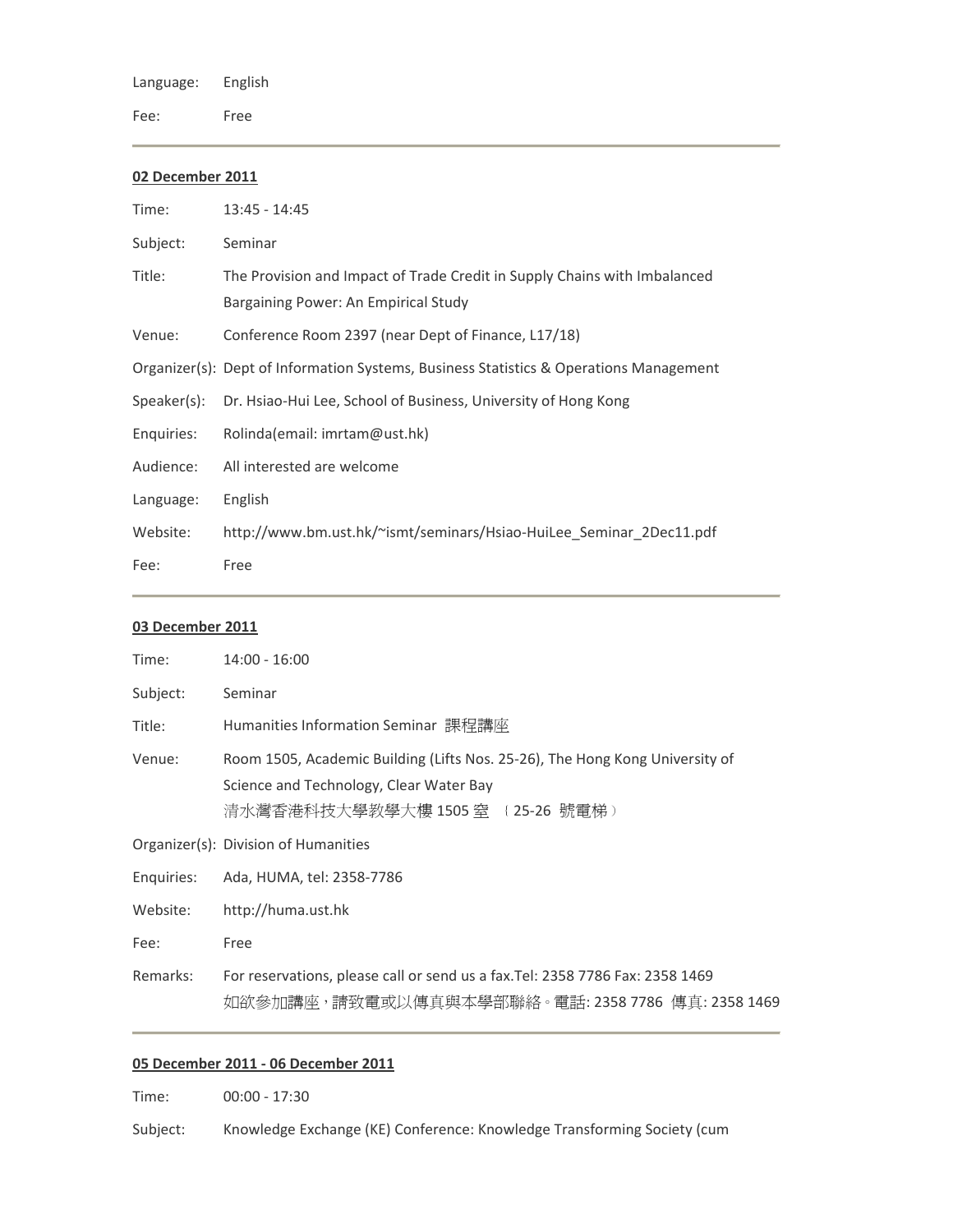|                   | "3+3+4" Symposium on Knowledge Transfer)                                                                            |
|-------------------|---------------------------------------------------------------------------------------------------------------------|
| Title:            | Knowledge Exchange (KE) Conference: Knowledge Transforming Society (cum<br>"3+3+4" Symposium on Knowledge Transfer) |
| Venue:            | <b>HKCEC</b>                                                                                                        |
| Organizer(s): HKU |                                                                                                                     |
|                   |                                                                                                                     |

Remarks: For details of the Conference, please refer to the website to be launched by the organizer later.

# **05 December 2011**

| Time:       | $16:30 - 18:00$                                                                                                                                    |
|-------------|----------------------------------------------------------------------------------------------------------------------------------------------------|
| Subject:    | Seminar                                                                                                                                            |
| Title:      | Humanities Seminar: Return Home or "Return to Taiwan": Conflicts and Survival in<br>the "Voluntary Repatriation" of Chinese POWs in the Korean War |
| Venue:      | Room 3362, Academic Building (Lifts Nos. 13-15), The Hong Kong University of<br>Science and Technology, Clear Water Bay                            |
|             | Organizer(s): Division of Humanities                                                                                                               |
| Speaker(s): | Mr. David C CHENG, University of California, San Diego                                                                                             |
| Enquiries:  | Ada, HUMA, tel: 2358 7786                                                                                                                          |
| Language:   | English                                                                                                                                            |
| Fee:        | Free                                                                                                                                               |
|             |                                                                                                                                                    |

| Time:      | $15:00 - 16:30$                                                                                                                                         |
|------------|---------------------------------------------------------------------------------------------------------------------------------------------------------|
| Subject:   | IAS Distinguished Lecture 傑出學人講座                                                                                                                        |
| Title:     | Extracting Trend and Instantaneous Frequency from Nonlinear and Non-stationary<br>Data                                                                  |
| Venue:     | Room 5583 (5/F via Lifts 27-30), HKUST<br>香港科技大學 5583 室 (27-30 號電梯至 5 樓)                                                                                |
|            | Organizer(s): Institute for Advanced Study 高等研究院                                                                                                        |
|            | Speaker(s): Prof Thomas Hou, California Institute of Technology, Visiting Member of HKUST<br>Institute for Advanced Study<br>侯一釗教授,加州理工學院及香港科技大學高研院訪問教授 |
| Enquiries: | Institute for Advanced Study [ias@ust.hk / 2358-5912]                                                                                                   |
| Language:  | English                                                                                                                                                 |
| Website:   | http://ias.ust.hk                                                                                                                                       |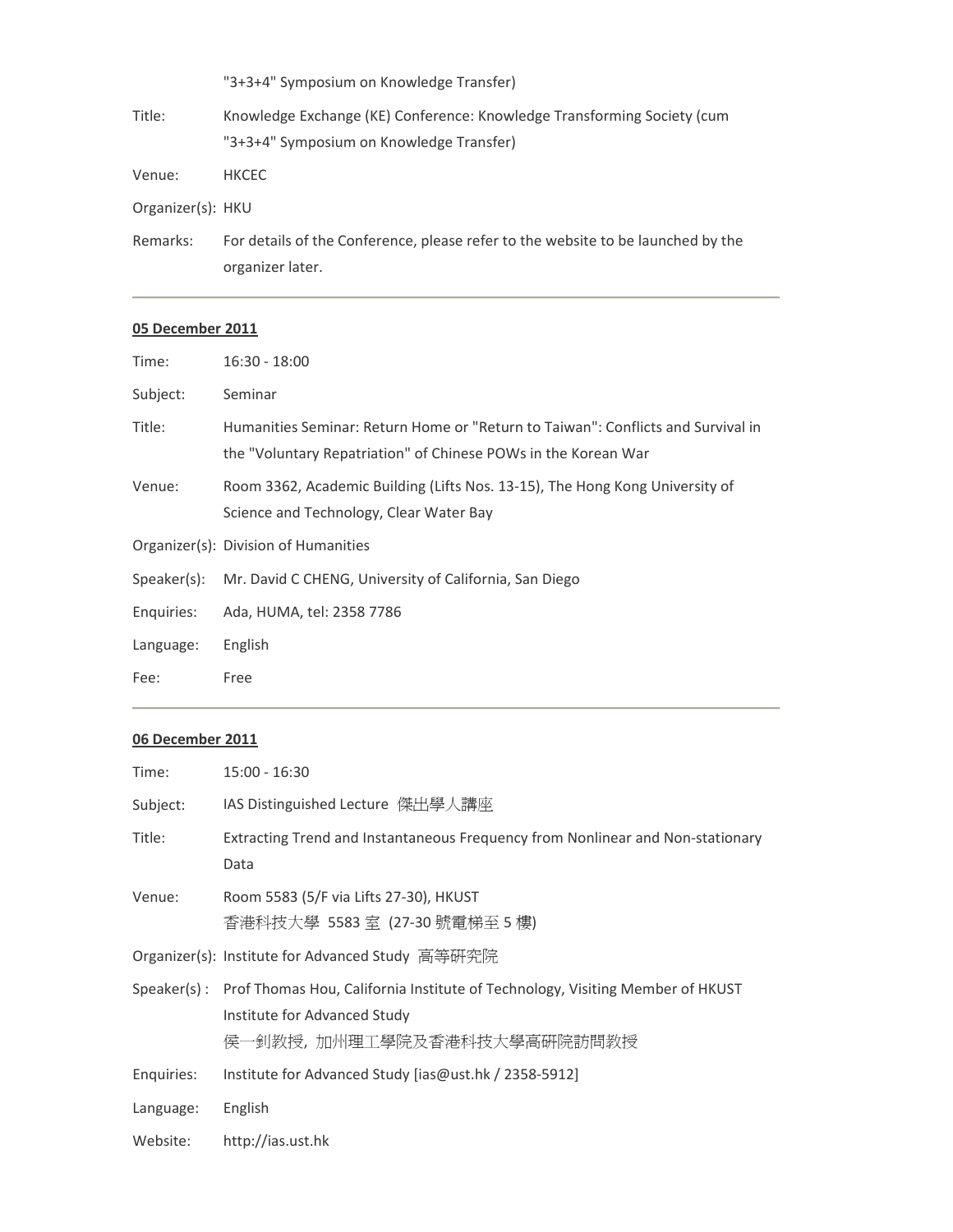| Time:     | $13:00 - 13:30$                                                          |
|-----------|--------------------------------------------------------------------------|
| Subject:  | Performance                                                              |
| Title:    | African Drum Performance                                                 |
| Venue:    | The Hong Kong Jockey Club Atrium                                         |
|           | Organizer(s): Center for the Arts                                        |
|           | Enquiries: Ms Jeddy Mok, tel: 2358 6149                                  |
|           | Audience: All are welcome                                                |
| Language: | n/a                                                                      |
| Website:  | https://sao.ust.hk/cgi-bin/aesthetics/event_details.php?sao_event_id=489 |
| Fee:      | Free                                                                     |

### **07 December 2011**

| Time:      | $13:30 - 15:30$                                                                                             |
|------------|-------------------------------------------------------------------------------------------------------------|
| Subject:   | Seminar                                                                                                     |
| Title:     | "Meeting with Artist Series"- Demonstration on Prop and Headdress Design                                    |
| Venue:     | The Hong Kong Jockey Club Atrium                                                                            |
|            | Organizer(s): Organized by Center for the Arts<br>in collaboration with Undergraduate Core Education Office |
| Enquiries: | Ms Jeddy Mok, tel: 2358 6149                                                                                |
| Audience:  | All are welcome                                                                                             |
| Language:  | Cantonese                                                                                                   |
| Website:   | https://sao.ust.hk/cgi-bin/aesthetics/event_details.php?sao_event_id=488                                    |
| Fee:       | Free                                                                                                        |

| Time:    | $15:00 - 16:30$                                                    |
|----------|--------------------------------------------------------------------|
| Subject: | IAS Distinguished Lecture 傑出學人講座                                   |
| Title:   | Moore's Law and the Ascent of the Right Brainers                   |
| Venue:   | Cheung On Tak Lecture Theater (LT - E), HKUST 香港科技大學 張安德講堂(LT - E) |
|          | Organizer(s): Institute for Advanced Study 高等研究院                   |
|          | Speaker(s) / Moore's Law and the Ascent of the Right Brainers      |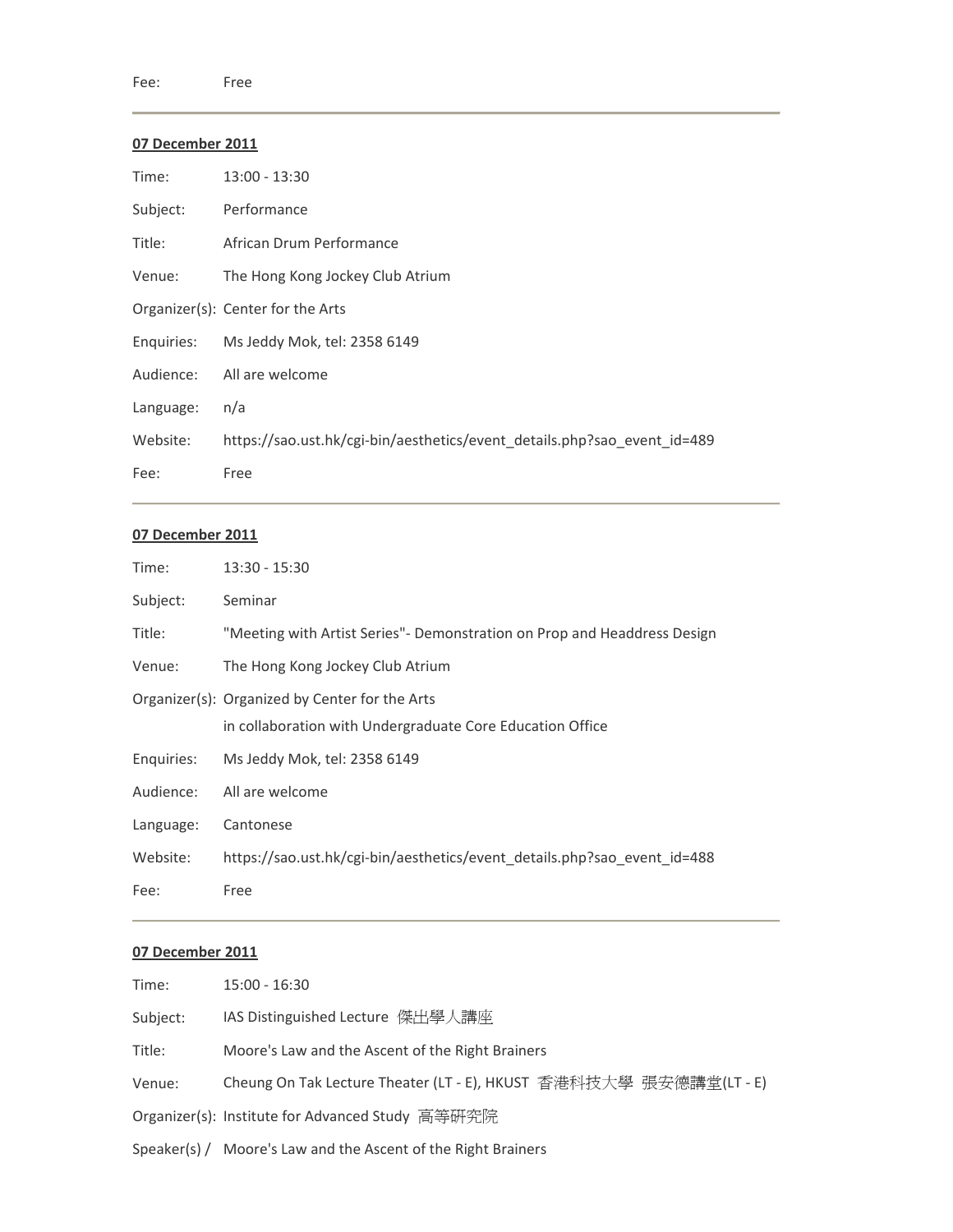Performer(s) Moore's Law and the Ascent of the Right Brainers

Enquiries: Institute for Advanced Study [ias@ust.hk / 2358‐5912] Language: English Website: http://ias.ust.hk Fee: Free

#### **08 December 2011**

| Time:       | $10:00 - 12:00$                                                                                                         |
|-------------|-------------------------------------------------------------------------------------------------------------------------|
| Subject:    | HUMA - MPhil Thesis Presentation                                                                                        |
| Title:      | The Rise and Fall of Public Religious Rituals in Post-Mao China: A Case Study of a Luo<br>Ethnic Community in Yunnan    |
| Venue:      | Room 3362, Academic Building (Lifts Nos. 13-15), The Hong Kong University of<br>Science and Technology, Clear Water Bay |
|             | Organizer(s): Division of Humanities                                                                                    |
| Speaker(s): | Ms. Ming YU                                                                                                             |
| Enquiries:  | Ada, HUMA, tel: 2358-7786                                                                                               |
| Language:   | English                                                                                                                 |
| Fee:        | Free                                                                                                                    |

#### **09 December 2011**

| Time:                    | $10:00 - 12:00$                                                                                                         |
|--------------------------|-------------------------------------------------------------------------------------------------------------------------|
| Subject:                 | Thesis Presentation                                                                                                     |
| Title:                   | <b>HUMA: MPhil Thesis Presentation</b>                                                                                  |
| Venue:                   | Room 3362, Academic Building (Lifts Nos. 13-15), The Hong Kong University of<br>Science and Technology, Clear Water Bay |
|                          | Organizer(s): Division of Humanities                                                                                    |
| Speaker(s): Ms. Jing FAN |                                                                                                                         |
|                          | Enquiries: Ada, HUMA, tel: 2358-7786                                                                                    |
| Language:                | English                                                                                                                 |
| Fee:                     | Free                                                                                                                    |

#### **09 December 2011**

Time: 10:00 - 12:00

Subject: Thesis Presentation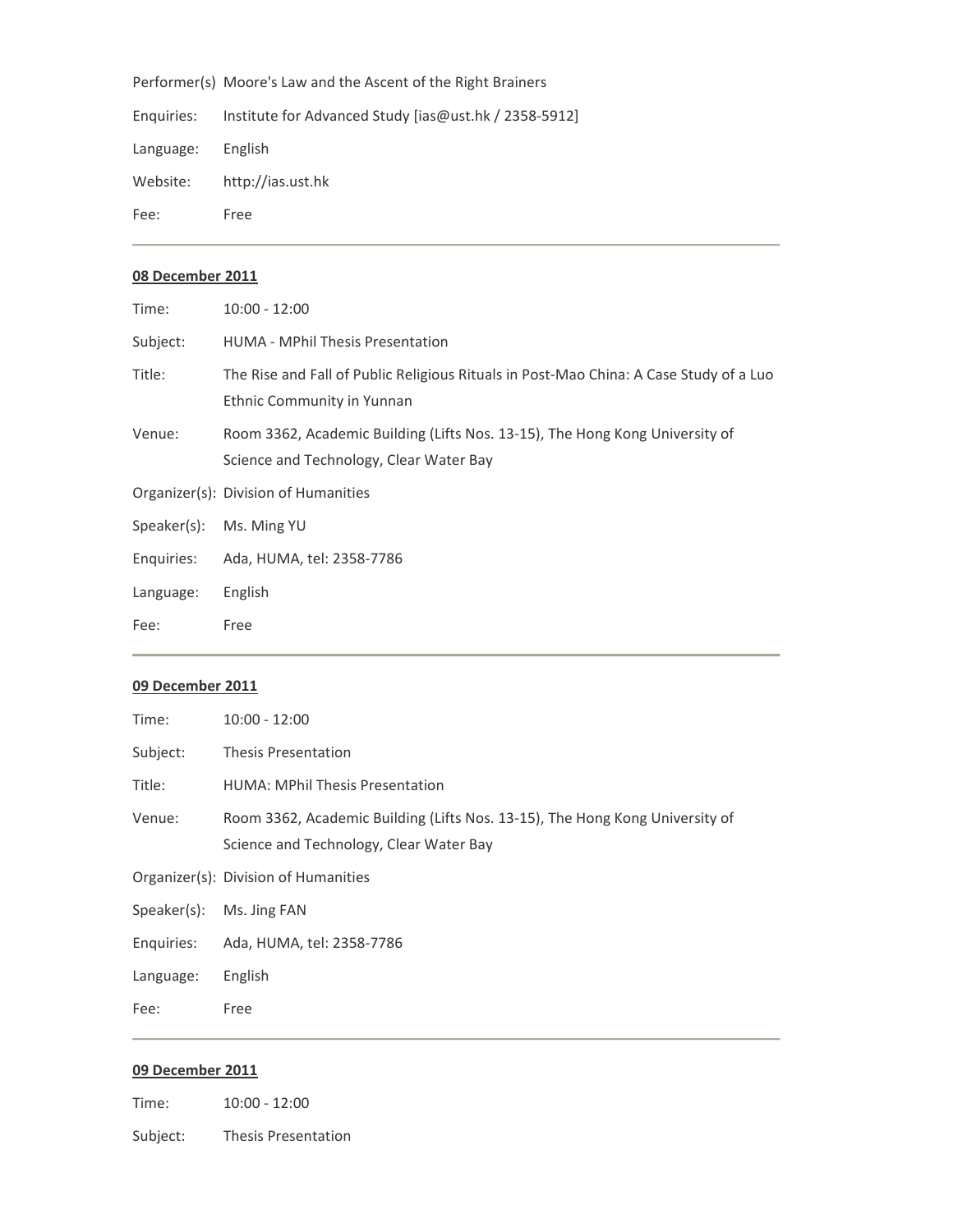| Title:     | Ultrasound-mediated Transscleral Drug Delivery            |
|------------|-----------------------------------------------------------|
| Venue:     | Room 4577 (lifts 27-28)                                   |
|            | Organizer(s): Dept of Chemical & Biomolecular Engineering |
|            | Speaker(s): WONG, Hoi Sang                                |
| Enguiries: | Mr Mok, Tel: 2358-7130                                    |
| Language:  | English                                                   |
| Website:   | http://www.cbme.ust.hk/hoi.pdf                            |
| Fee:       | Free                                                      |

| Time:       | $13:45 - 14:45$                                                                                                                                       |
|-------------|-------------------------------------------------------------------------------------------------------------------------------------------------------|
| Subject:    | Seminar                                                                                                                                               |
| Title:      | The Competitive Environment, Supply Chain Information Sharing, and Supply Chain<br>Performance: An Empirical Study in China                           |
| Venue:      | Conference Room 2397 (Lift 17/18) (near Dept of Finance)                                                                                              |
|             | Organizer(s): Dept of Information Systems, Business Statistics & Operations Management                                                                |
| Speaker(s): | Dr. Xiande Zhao, Professor of Operations Management, Department of Decision<br>Sciences and Managerial Economics, The Chinese University of Hong Kong |
| Enquiries:  | Rolinda(email: imrtam@ust.hk)                                                                                                                         |
| Audience:   | All interested are welcome                                                                                                                            |
| Language:   | English                                                                                                                                               |
| Website:    | http://www.bm.ust.hk/~ismt/seminars/XiandeZhao Seminar 9Dec11.pdf                                                                                     |
| Fee:        | Free                                                                                                                                                  |

| Time:      | $16:30 - 18:30$                                                                                                         |
|------------|-------------------------------------------------------------------------------------------------------------------------|
| Subject:   | Seminar                                                                                                                 |
| Title:     | Humanities Seminar: The Reception of Relativity and Einstein in China                                                   |
| Venue:     | Room 3362, Academic Building (Lifts Nos. 13-15), The Hong Kong University of Science<br>and Technology, Clear Water Bay |
|            | Organizer(s): Division of Humanities                                                                                    |
|            | Speaker(s): Dr. Danian HU, The City College of the City University of New York                                          |
| Enguiries: | Ada, HUMA, Tel: 2358 7786                                                                                               |
| Language:  | English                                                                                                                 |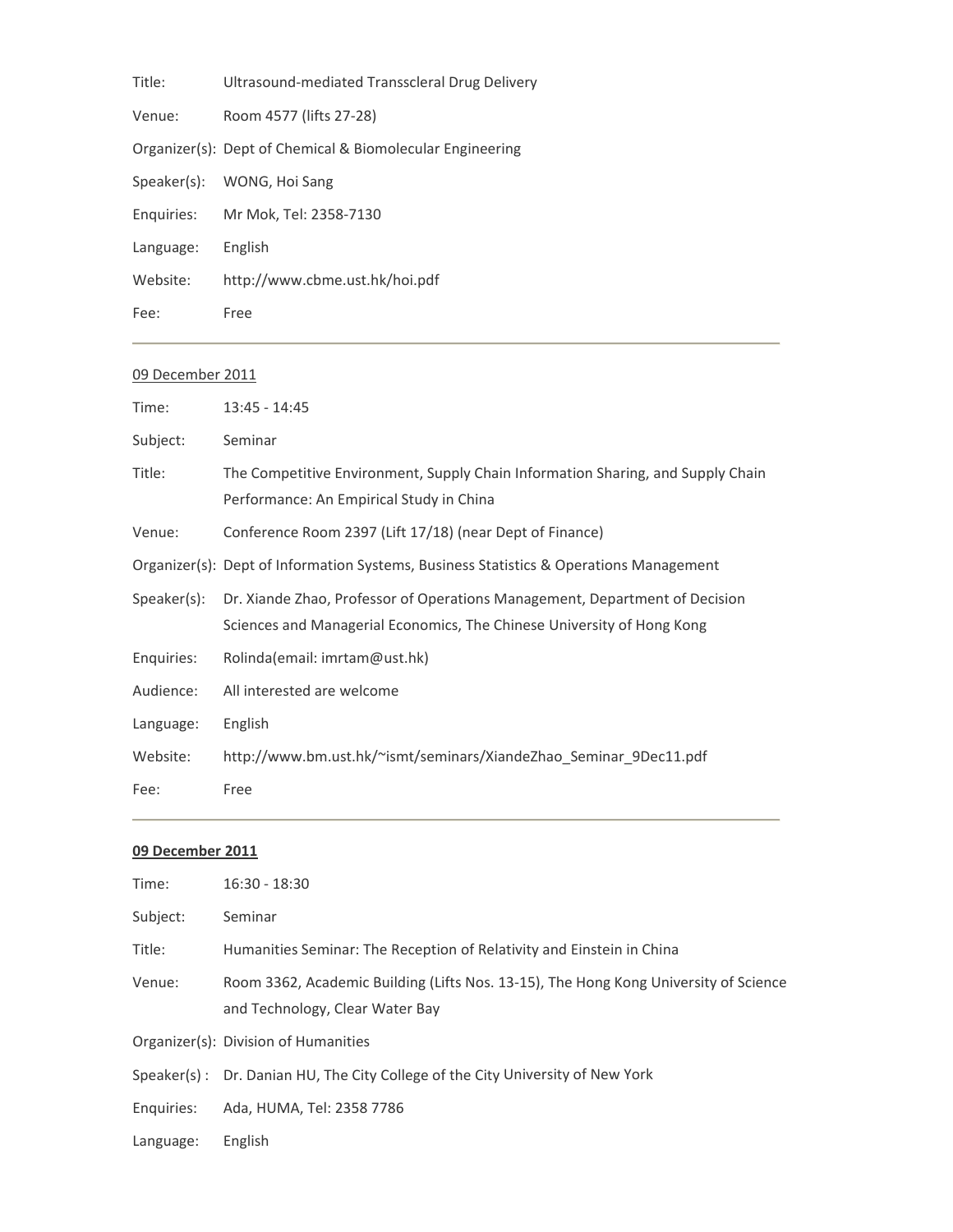| Time:      | $11:00 - 12:00$                                                                     |
|------------|-------------------------------------------------------------------------------------|
| Subject:   | Seminar                                                                             |
| Title:     | Magnetic Properties of an Organic Spin-Triangle Compound                            |
| Venue:     | Room 4472 (Lifts 25-26), HKUST                                                      |
|            | Organizer(s): Dept of Physics                                                       |
|            | Speaker(s): Prof Yasumasa Takano, Department of Physics, University of Florida, USA |
| Enquiries: | Miss Louiza Law, tel: 2358-7506                                                     |
| Audience:  | All interested are welcome!                                                         |
| Language:  | English                                                                             |
| Website:   | http://web.phys.ust.hk                                                              |
| Fee:       | Free                                                                                |

#### **12 December 2011**

| Time:      | $15:30 - 17:00$                                                                 |
|------------|---------------------------------------------------------------------------------|
| Subject:   | IAS Distinguished Lecture 傑出學人講座                                                |
| Title:     | Post-Fisherian Experimentation: From Physical to Virtual                        |
| Venue:     | Mr and Mrs Lee Siu Lun Lecture Theater (LT - K), HKUST<br>香港科技大學 李兆麟伉儷演講廳(LT-K) |
|            | Organizer(s): Institute for Advanced Study 高等研究院                                |
|            | Speaker(s): Prof Jeff Wu, Georgia Institute of Technology<br>吳建福教授,喬治亞理工大學      |
| Enquiries: | Institute for Advanced Study [ias@ust.hk / 2358-5912]                           |
| Language:  | English                                                                         |
| Website:   | jas.ust.hk                                                                      |
| Fee:       | Free                                                                            |

### **13 December 2011 ‐ 15 December 2011**

| Time:    | $00:00 - 18:00$                                                          |
|----------|--------------------------------------------------------------------------|
| Subject: | Conference                                                               |
| Title:   | HKUST Conference on Information and Access to Markets: New Approaches to |
|          | Agricultural Development                                                 |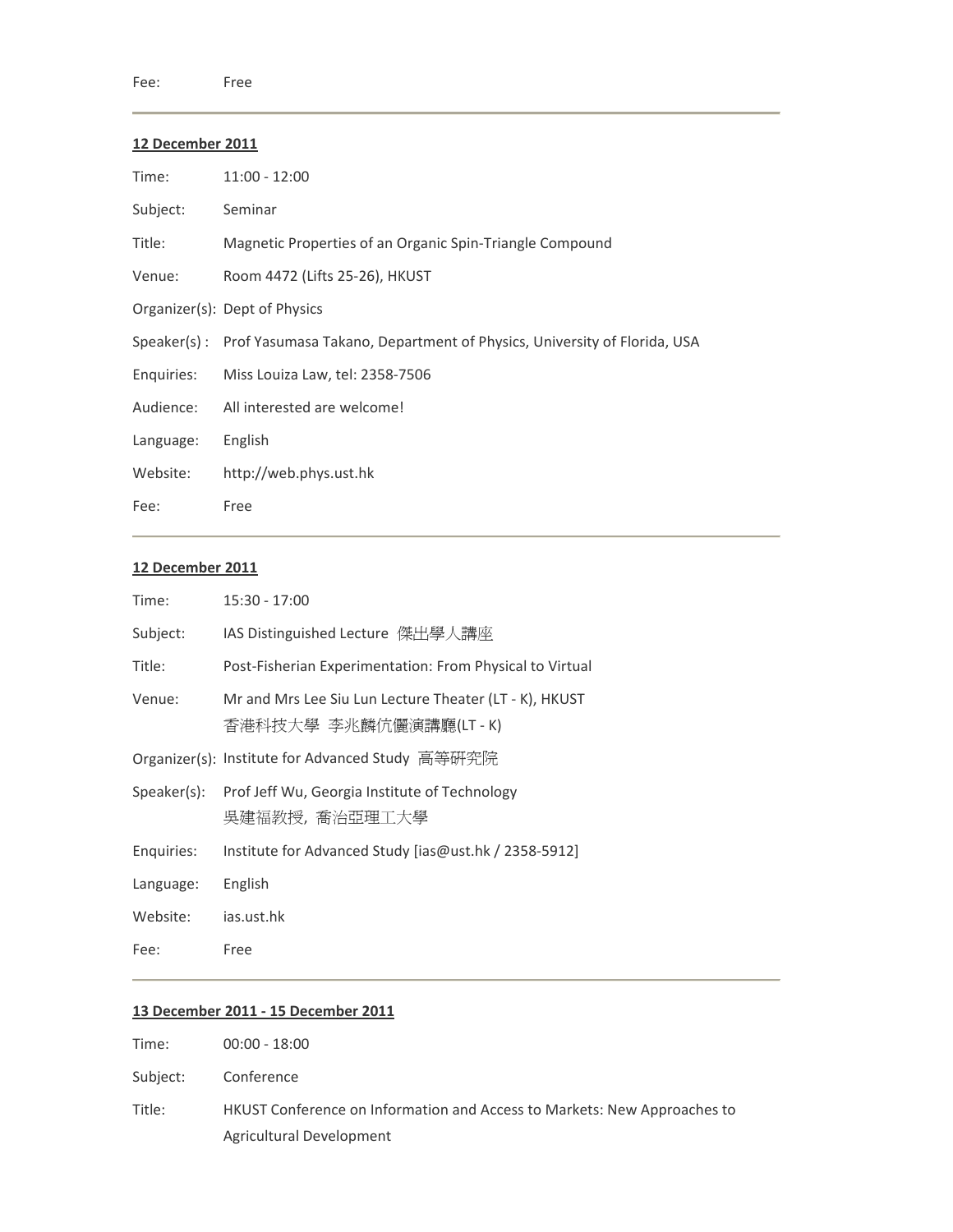| Venue:     | Executive Education Classroom 4 (Room 6591)                                                             |
|------------|---------------------------------------------------------------------------------------------------------|
|            | Organizer(s): APEC Study Center                                                                         |
|            | Speaker(s): http://www.bm.ust.hk/apecsc/conf/index.html                                                 |
| Enquiries: | Sujata Visaria Programme Chair E-mail : svisaria@ust.hk Phone : (852) 2358 7608<br>Fax: (852) 2358 2084 |
| Language:  | English                                                                                                 |
| Website:   | http://www.bm.ust.hk/apecsc/conf/index.html                                                             |
| Fee:       | Free                                                                                                    |

| Time:       | $11:00 - 12:00$                                                                        |
|-------------|----------------------------------------------------------------------------------------|
| Subject:    | Seminar                                                                                |
| Title:      | An Evidence-Based Incentive System for Medicare's End-Stage Renal Disease              |
|             | Program                                                                                |
| Venue:      | ISOM Conference Room 4379 (Lift 17/18)                                                 |
|             | Organizer(s): Dept of Information Systems, Business Statistics & Operations Management |
| Speaker(s): | Dr. Donald Lee, Yale School of Management                                              |
| Enquiries:  | Rolinda(email: imrtam@ust.hk)                                                          |
| Audience:   | All interested are welcome                                                             |
| Language:   | English                                                                                |
| Website:    | http://www.bm.ust.hk/~ismt/seminars/DonaldLee_Seminar_13Dec11.pdf                      |
| Fee:        | Free                                                                                   |

| Time:       | $15:00 - 16:00$                                                       |
|-------------|-----------------------------------------------------------------------|
| Subject:    | Seminar                                                               |
| Title:      | Spin Liquid and Spin Glass States in Geometrically Frustrated Magnets |
| Venue:      | Room 4472 (Lifts 25-26), HKUST                                        |
|             | Organizer(s): Dept of Physics                                         |
| Speaker(s): | Prof Seunghun Lee, Department of Physics, University of Virginia, USA |
| Enquiries:  | Miss Louiza Law, tel: 2358-7506                                       |
| Audience:   | All interested are welcome!                                           |
| Language:   | English                                                               |
| Website:    | http://web.phys.ust.hk                                                |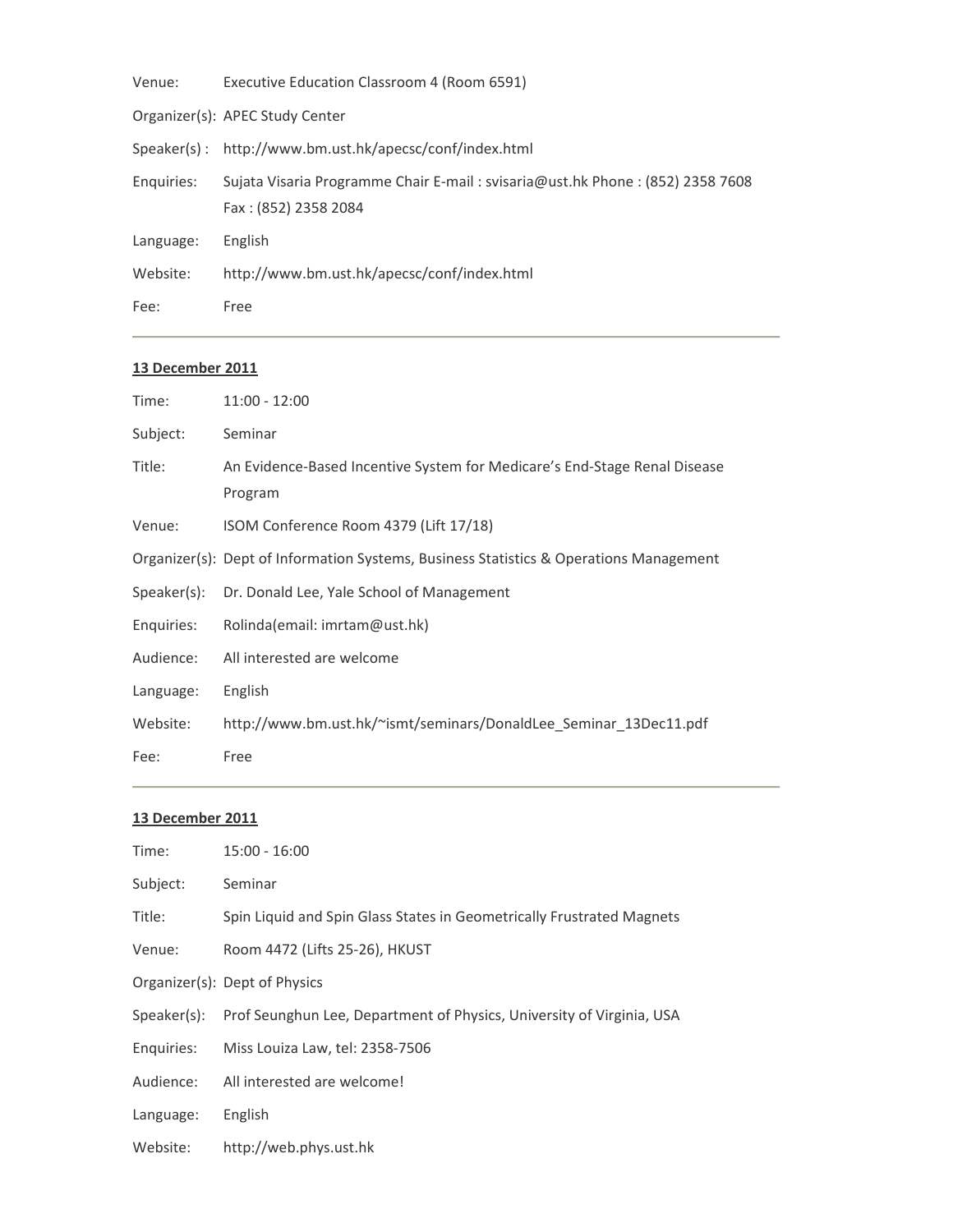| Time:       | $10:30 - 12:00$                                                                          |
|-------------|------------------------------------------------------------------------------------------|
| Subject:    | Seminar                                                                                  |
| Title:      | Social Media and the Music Industry: Blogging, Sampling and Sales                        |
| Venue:      | Conference Room 3399 (Lift 17/18)                                                        |
|             | Organizer(s): Dept of Information Systems, Business Statistics & Operations Management   |
| Speaker(s): | Prof Sanjeev Dewan, The Paul Merage School of Business, University of California, Irvine |
| Enquiries:  | Rolinda(email: imrtam@ust.hk)                                                            |
| Audience:   | All interested are welcome                                                               |
| Language:   | English                                                                                  |
| Website:    | http://www.bm.ust.hk/~ismt/seminars/SanjeevDewan Seminar 15Dec11.pdf                     |
| Fee:        | Free                                                                                     |

#### **15 December 2011**

| Time:      | $11:00 - 12:00$                                                                                                |
|------------|----------------------------------------------------------------------------------------------------------------|
| Subject:   | Seminar                                                                                                        |
| Title:     | Effect of External Force and Shear Stress on Tumor Cell Mechanics and Membrane<br>Receptor-Ligand Interactions |
| Venue:     | Room 2571B, HKUST (2/F., Lift #27/28)                                                                          |
|            | Organizer(s): Dept of Mechanical Engineering                                                                   |
|            | Speaker(s): Dr. Luthur Siu-Lun Cheung                                                                          |
| Enquiries: | Prof Yi-Kuen Lee, Tel: 23588663                                                                                |
| Audience:  | ALL ARE WELCOME                                                                                                |
| Website:   | http://www.me.ust.hk/news_n_events/event_n_seminars_details.html?uid=5e897b                                    |
|            | f4-20a4-11e1-8fe7-001cc47a7474                                                                                 |
| Fee:       | Free                                                                                                           |

| Time:    | $15:30 - 17:00$                                                          |
|----------|--------------------------------------------------------------------------|
| Subject: | Distinguished Lecture Series on Inequality and Poverty                   |
| Title:   | Employment, Education, Poverty and Inequality During the Great Recession |
| Venue:   | Chen Kuan Cheng Forum (LT - H), HKUST 香港科技大學 陳冠貞論壇 (LT - H)              |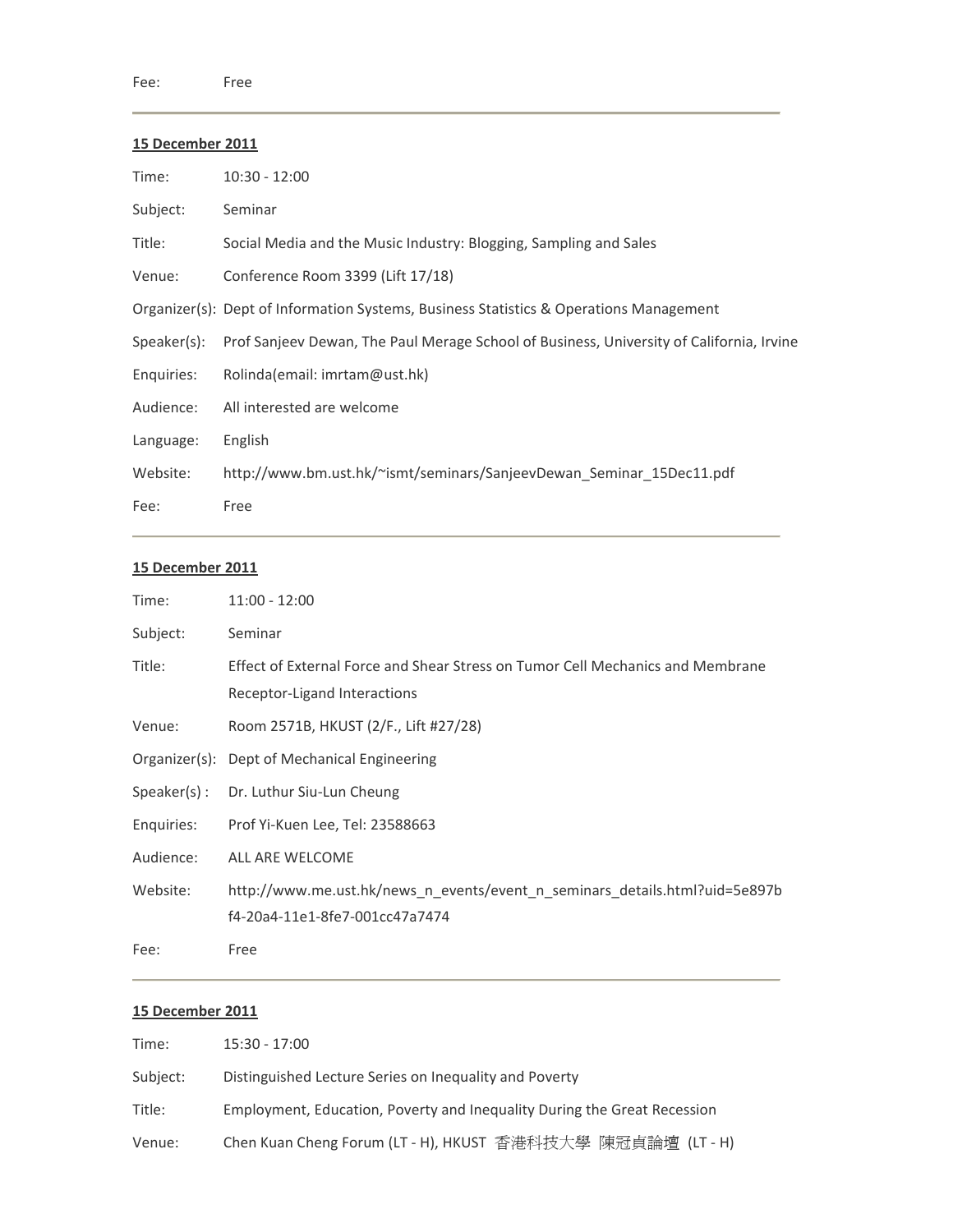Organizer(s): Institute for Advanced 高等研究院

|            | Speaker(s): Prof Timothy Smeeding, University of Wisconsin-Madison |
|------------|--------------------------------------------------------------------|
|            | Prof Timothy Smeeding, 威斯康辛大學麥迪遜分校                                 |
| Enquiries: | Institute for Advanced Study [ias@ust.hk / 2358-5912]              |
| Language:  | English                                                            |
| Website:   | ias.ust.hk                                                         |
| Fee:       | Free                                                               |

#### **16 December 2011**

| Time:      | $15:30 - 16:30$                                                                         |
|------------|-----------------------------------------------------------------------------------------|
| Subject:   | Seminar                                                                                 |
| Title:     | Walking Technicolor: An Alternative to the Higgs Boson                                  |
| Venue:     | Chen Kuan Cheng Forum (LTH), Academic Concourse (near Lifts 27-28), HKUST               |
|            | Organizer(s): Dept of Physics                                                           |
|            | Speaker(s): Dr Francis Bursa, Department of Physics, Swansea University, United Kingdom |
| Enquiries: | Iris Chow, tel:2358-7502                                                                |
| Audience:  | All interested are welcome!                                                             |
| Language:  | English                                                                                 |
| Website:   | http://physics.ust.hk                                                                   |
| Fee:       | Free                                                                                    |
|            |                                                                                         |

| Time:       | $12:00 - 13:30$                                                                                                                 |
|-------------|---------------------------------------------------------------------------------------------------------------------------------|
| Subject:    | Joint Seminar                                                                                                                   |
| Title:      | Does International Child Sponsorship Work? A Six-Country Study of Impacts on Adult Life<br>Outcomes                             |
| Venue:      | Room 3362, SHSS conference room (Lifts 13-15) Academic Building                                                                 |
|             | Organizer(s): Division of Social Science<br>Dept of Economics<br>Co-list by the Center for Applied Social and Economic Research |
| Speaker(s): | Prof Paul Glewwe, University of Minnesota                                                                                       |
| Enquiries:  | Peggy, tel: 2358-7822                                                                                                           |
| Audience:   | open to public                                                                                                                  |
| Language:   | English                                                                                                                         |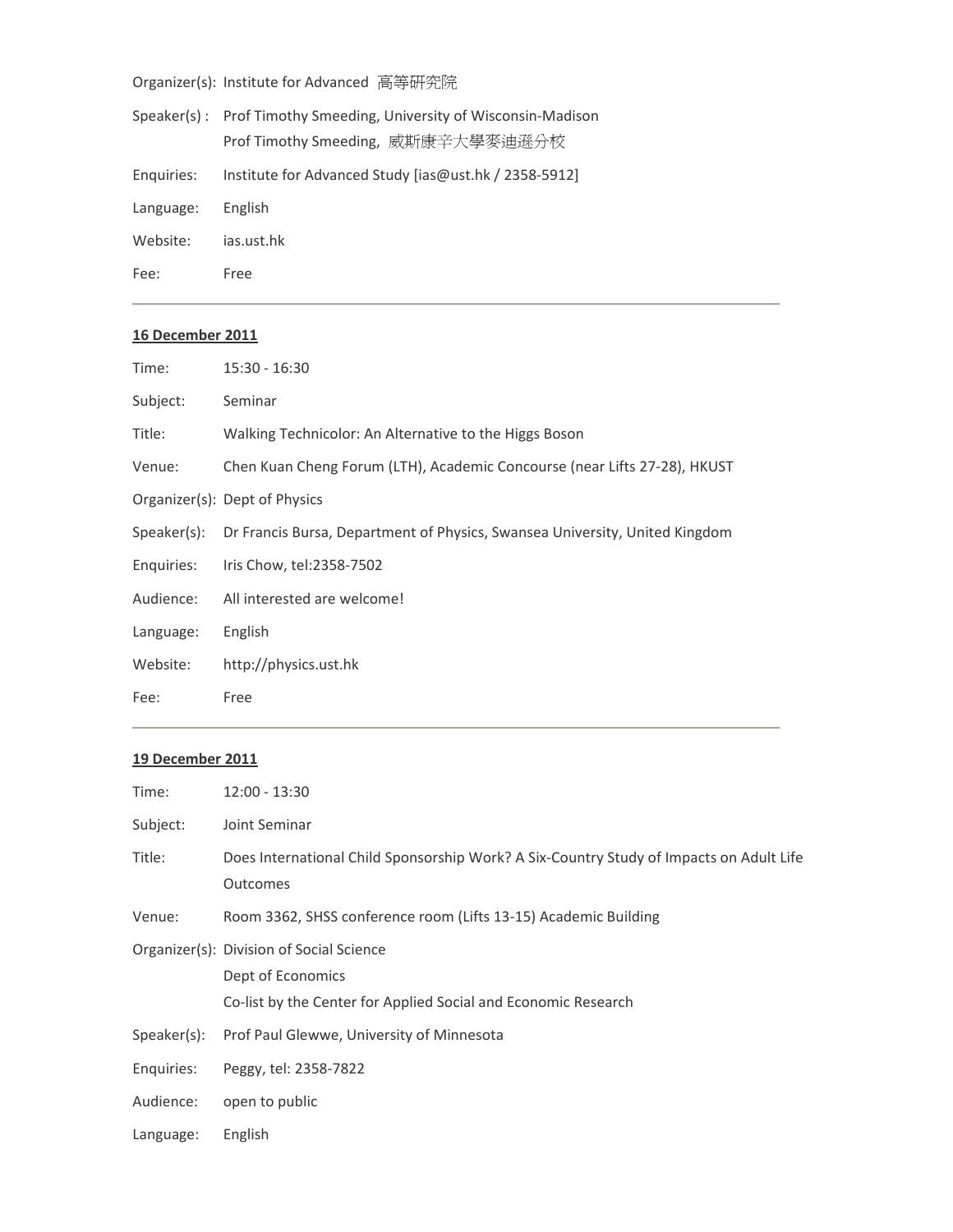| Time:      | $15:00 - 16:00$                                                                                     |
|------------|-----------------------------------------------------------------------------------------------------|
| Subject:   | Seminar                                                                                             |
| Title:     | Investigation of CoO/Fe/Ag(001) and NiO/Fe/Ag(001) Epitaxial Thin Films X-Ray<br>Magnetic Dichroism |
| Venue:     | Chen Kuan Cheng Forum (LTH), HKUST                                                                  |
|            | Organizer(s): Dept of Physics                                                                       |
|            | Speaker(s): Prof Z Q Qiu, Department of Physics, University of California, Berkeley, USA            |
| Enquiries: | Miss Louiza Law, tel: 2358-7506                                                                     |
| Audience:  | All interested are welcome!                                                                         |
| Language:  | English                                                                                             |
| Website:   | http://web.phys.ust.hk                                                                              |
| Fee:       | Free                                                                                                |

# **19 December 2011**

| Time:      | $15:30 - 17:00$                                                     |
|------------|---------------------------------------------------------------------|
| Subject:   | IAS Distinguished Lecture 傑出學人講座                                    |
| Title:     | Musubi: An Open Mobile Social Network                               |
| Venue:     | Cheung On Tak Lecture Theater (LT - E), HKUST<br>香港科技大學 張安德講堂(LT-E) |
|            | Organizer(s): Institute for Advanced Study 高等研究院                    |
|            | Speaker(s) : Prof Monica Lam, Stanford University 林倩玲教授, 史丹福大學      |
| Enquiries: | Institute for Advanced Study [ias@ust.hk / 2358-5912]               |
| Language:  | English                                                             |
| Website:   | http://ias.ust.hk/                                                  |
| Fee:       | Free                                                                |

| Time:    | $11:00 - 13:00$                                                                |
|----------|--------------------------------------------------------------------------------|
| Subject: | Seminar                                                                        |
| Title:   | Composition and Aging of Organic Aerosols Inferred From Laboratory and Ambient |
|          | Aerosol Mass Spectrometry Measurements                                         |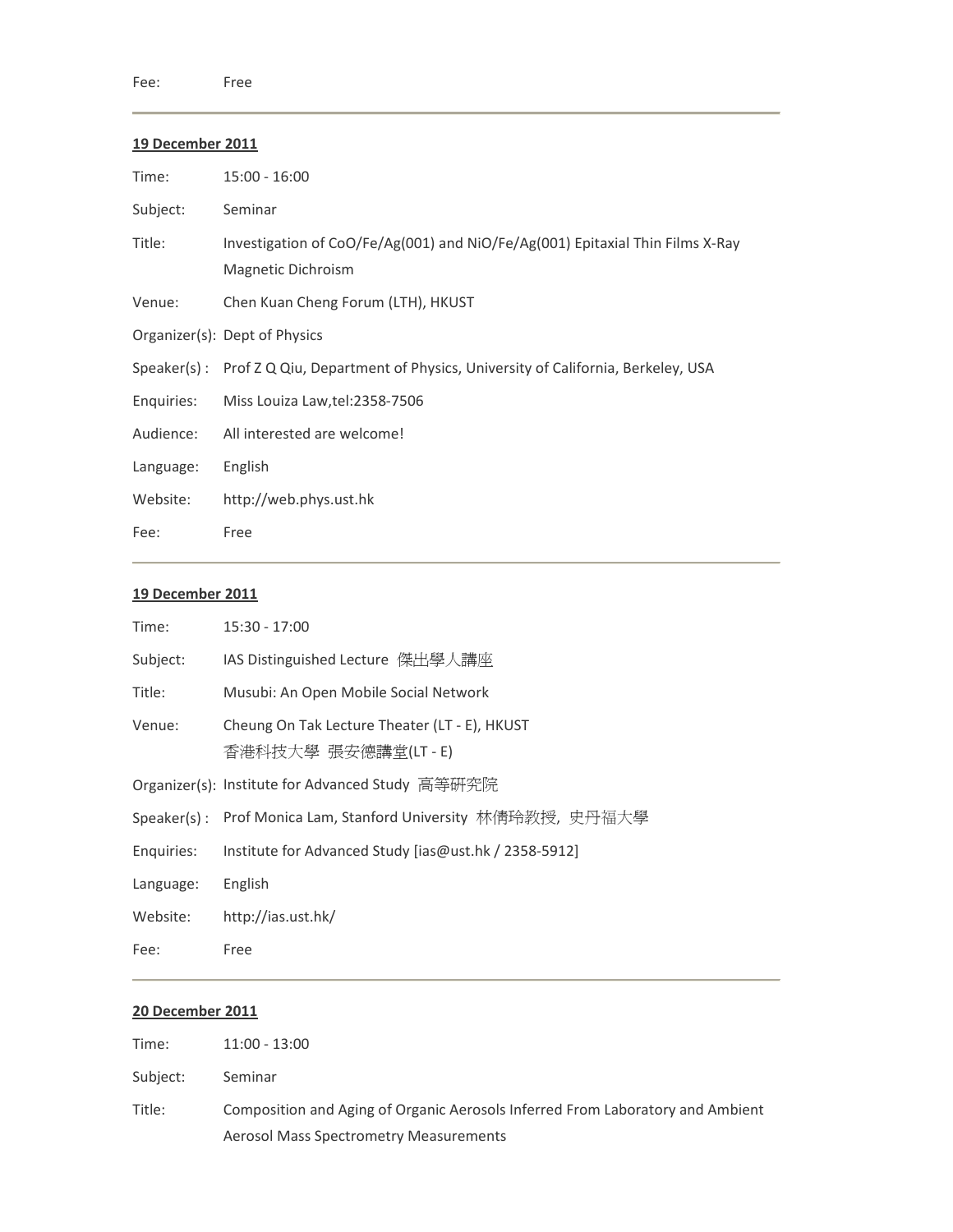| Venue:     | Room 4504 (lifts 25-26)                                                              |
|------------|--------------------------------------------------------------------------------------|
|            | Organizer(s): Dept of Chemical & Biomolecular Engineering<br>Division of Environment |
|            | Speaker(s): Prof. Nga Lee (Sally) Ng                                                 |
| Enquiries: | Mr. Mok, Tel: 2358-7130                                                              |
| Language:  | English                                                                              |
| Website:   | http://www.cbme.ust.hk/sally.pdf                                                     |
| Fee:       | Free                                                                                 |

| Time:       | $15:00 - 16:00$                                                                     |
|-------------|-------------------------------------------------------------------------------------|
| Subject:    | School of Science / IAS Joint Lecture 理學院暨高等研究院講座                                   |
| Title:      | Applying Genetic Algorithm to Material Science Problems                             |
| Venue:      | Chen Kuan Cheng Forum (LT - H), HKUST<br>香港科技大學 陳冠貞論壇 (LT-H)                        |
|             | Organizer(s): Institute for Advanced Study 高等研究院                                    |
| Speaker(s): | Prof Kai Ming Ho, Iowa State University and Ames Laboratory<br>何啓明教授,愛荷華州立大學及埃姆斯實驗室 |
| Enquiries:  | Institute for Advanced Study [ias@ust.hk / 2358-5912]                               |
| Language:   | English                                                                             |
| Website:    | http://ias.ust.hk                                                                   |
| Fee:        | Free                                                                                |

| Time:      | $03:30 - 05:30$                                                                                                         |
|------------|-------------------------------------------------------------------------------------------------------------------------|
| Subject:   | <b>HUMA PhD Thesis Presentation</b>                                                                                     |
| Title:     | A Study of the Kosa Theories 俱舍學硏究                                                                                      |
| Venue:     | Room 3362, Academic Building (Lifts Nos. 13-15), The Hong Kong University of<br>Science and Technology, Clear Water Bay |
|            | Organizer(s): Division of Humanities                                                                                    |
|            | Speaker(s) : Mr. Lut Kwong LAM 林律光                                                                                      |
| Enquiries: | Ada, HUMA, Tel: 2358 7786                                                                                               |
| Language:  | Mandarin                                                                                                                |
| Fee:       | Free                                                                                                                    |